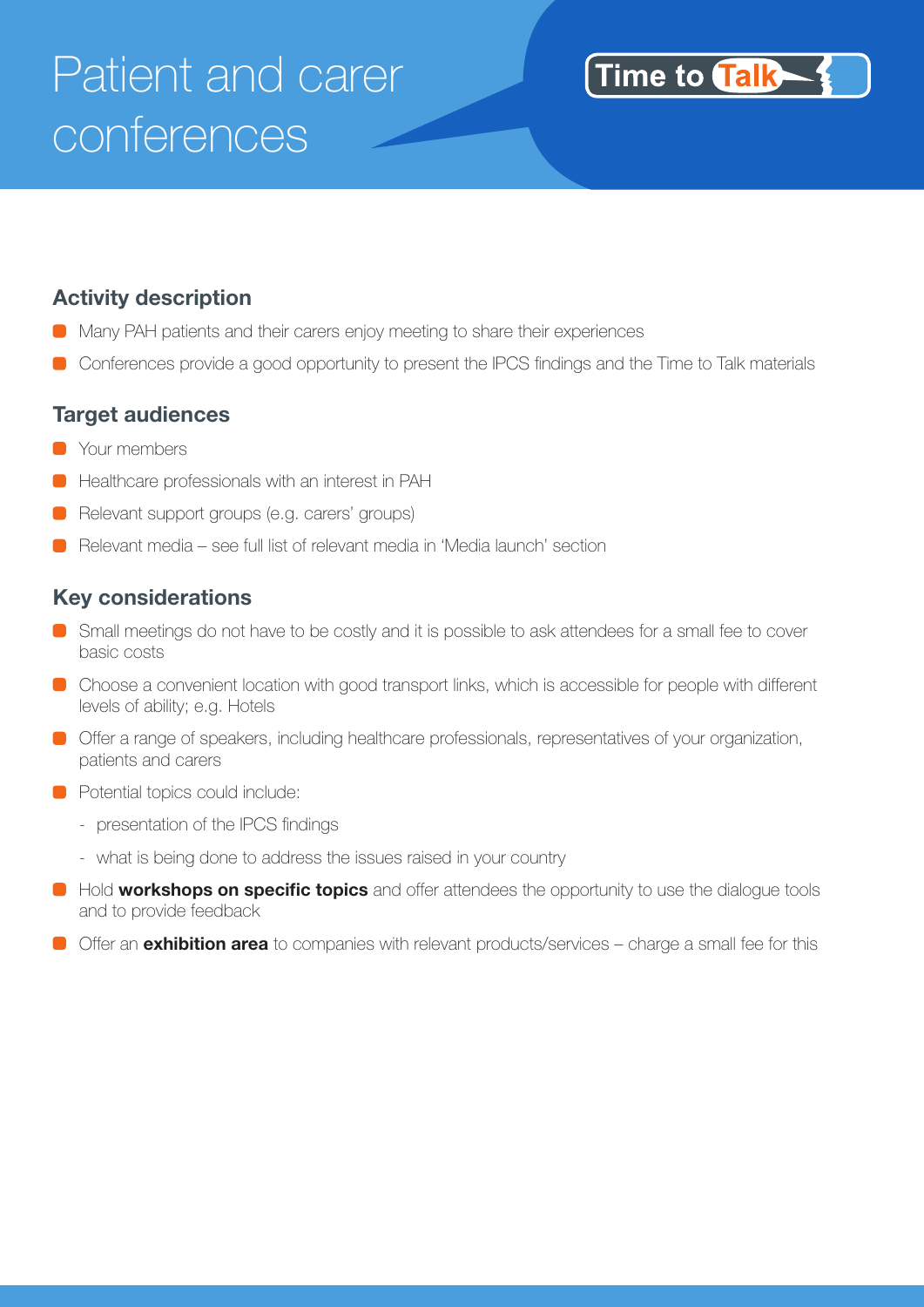## Top tips

**Keep it simple**. You can always build on your initial

experiences for future events **Meet with your team regularly** and develop **checklists** to ensure no detail is forgotten

Suppliers such as hotels sometimes offer a **discount** to patient support groups – don't be afraid to ask

On the day, ensure that you have plenty of helpers available





**Check number** of attendees and confirm all details

> Soon after the event, meet with your team to discuss what worked well and what could be improved

Post an **advance** announcement on your website (two to three months before event)

> Send **confirmation** and briefing notes to all speakers

Define the **aims of** your conference and develop an outline program

Identify a **suitable venue** and book a date for the event

Approach potential exhibitors

Time to Talk -

Produce an information pack for attendees. Include a short evaluation form asking for feedback

Co-ordinate **visual** materials. Consider recording the event (this can be uploaded to your website after the event)

**Distribute** details of the event to members and to other relevant stakeholders, including media

Approach potential speakers and finalise the program